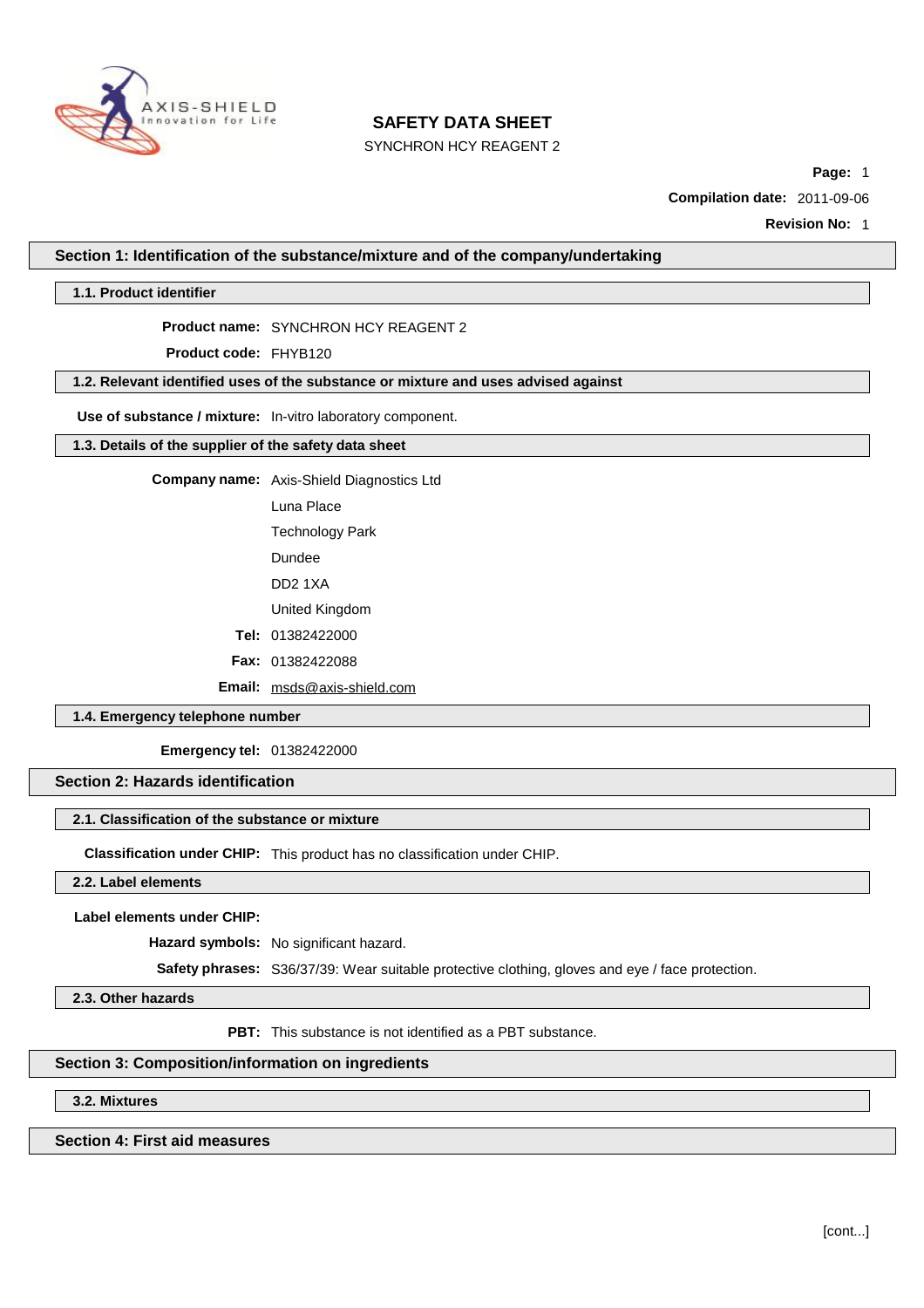## SYNCHRON HCY REAGENT 2

**Page:** 2

### **4.1. Description of first aid measures**

**Skin contact:** Wash immediately with plenty of soap and water.

**Eye contact:** Bathe the eye with running water for 15 minutes.

**Ingestion:** Wash out mouth with water.

**Inhalation:** Consult a doctor.

#### **4.2. Most important symptoms and effects, both acute and delayed**

**Skin contact:** There may be mild irritation at the site of contact.

**Eye contact:** There may be irritation and redness.

**Ingestion:** There may be irritation of the throat.

**Inhalation:** No symptoms.

**Delayed / immediate effects:** No data available.

**4.3. Indication of any immediate medical attention and special treatment needed**

**Immediate / special treatment:** Not applicable.

### **Section 5: Fire-fighting measures**

### **5.1. Extinguishing media**

**Extinguishing media:** Suitable extinguishing media for the surrounding fire should be used. Use water spray to cool containers.

#### **5.2. Special hazards arising from the substance or mixture**

**Exposure hazards:** In combustion emits toxic fumes.

**5.3. Advice for fire-fighters**

**Advice for fire-fighters:** Wear self-contained breathing apparatus. Wear protective clothing to prevent contact

with skin and eyes.

### **Section 6: Accidental release measures**

**6.1. Personal precautions, protective equipment and emergency procedures**

**Personal precautions:** Refer to section 8 of SDS for personal protection details. Turn leaking containers

leak-side up to prevent the escape of liquid.

### **6.2. Environmental precautions**

**Environmental precautions:** Do not discharge into drains or rivers. Contain the spillage using bunding.

## **6.3. Methods and material for containment and cleaning up**

**Clean-up procedures:** Absorb into dry earth or sand. Transfer to a closable, labelled salvage container for disposal by an appropriate method.

#### **6.4. Reference to other sections**

**Reference to other sections:** Refer to section 8 of SDS.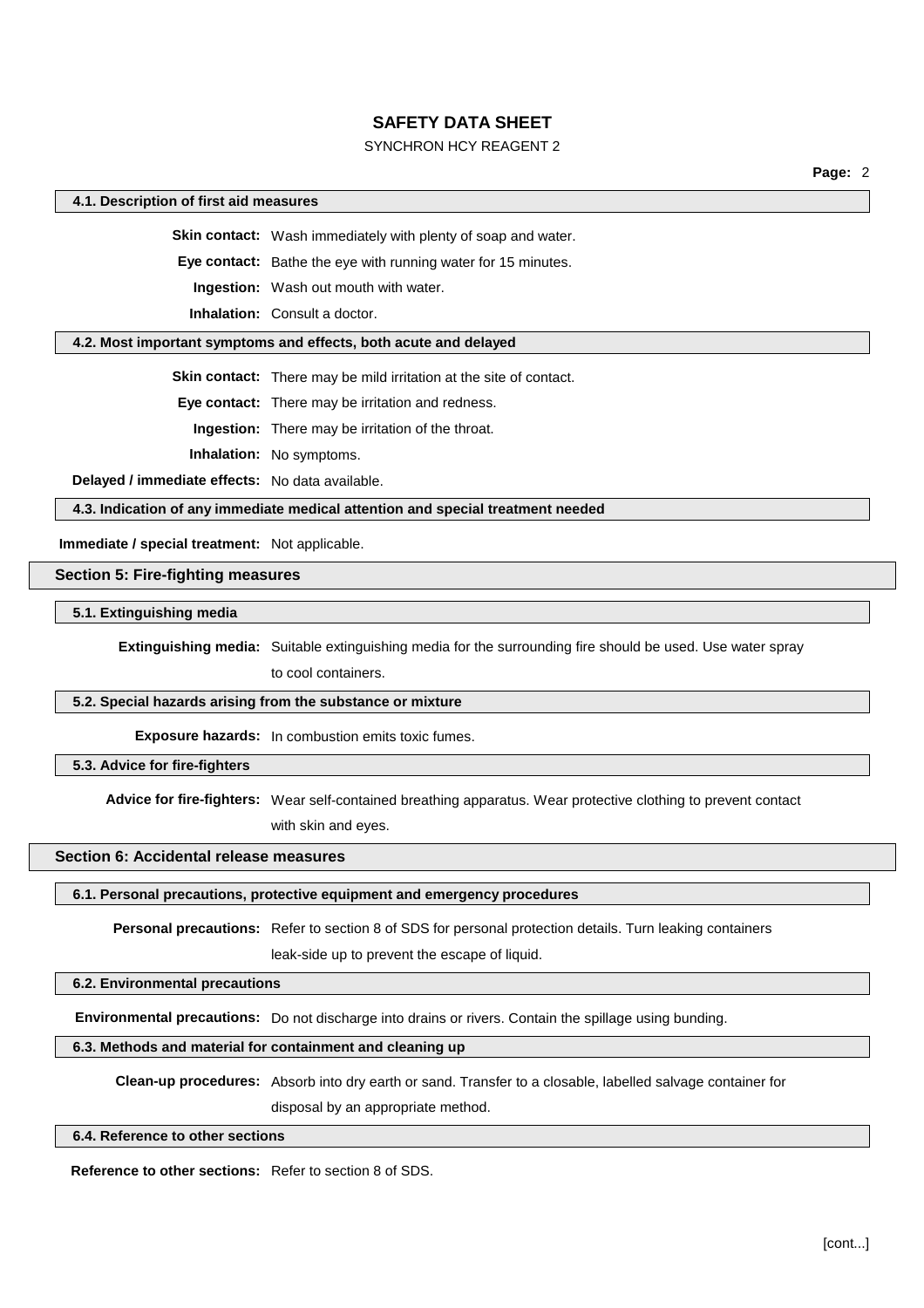## SYNCHRON HCY REAGENT 2

**Page:** 3

### **Section 7: Handling and storage**

#### **7.1. Precautions for safe handling**

**Handling requirements:** Not applicable.

#### **7.2. Conditions for safe storage, including any incompatibilities**

**Storage conditions:** 2-8°C. Keep container tightly closed.

**Suitable packaging:** Must only be kept in original packaging.

**7.3. Specific end use(s)**

**Specific end use(s):** No data available.

## **Section 8: Exposure controls/personal protection**

**8.1. Control parameters**

**Workplace exposure limits:** Not applicable.

### **8.2. Exposure controls**

**Engineering measures:** Not applicable.

**Respiratory protection:** Respiratory protection not required. **Hand protection:** Protective gloves. **Eye protection:** Safety glasses. Ensure eye bath is to hand. **Skin protection:** Protective clothing.

**Environmental:** No special requirement.

## **Section 9: Physical and chemical properties**

### **9.1. Information on basic physical and chemical properties**

**State:** Liquid

**Colour:** Colourless

**Odour:** Odourless

**Relative density:** 1.000

**9.2. Other information**

**Other information:** Not applicable.

**Section 10: Stability and reactivity**

**10.1. Reactivity**

**Reactivity:** Stable under recommended transport or storage conditions.

**10.2. Chemical stability**

**Chemical stability:** Stable under normal conditions.

**10.3. Possibility of hazardous reactions**

**Hazardous reactions:** Hazardous reactions will not occur under normal transport or storage conditions.

Decomposition may occur on exposure to conditions or materials listed below.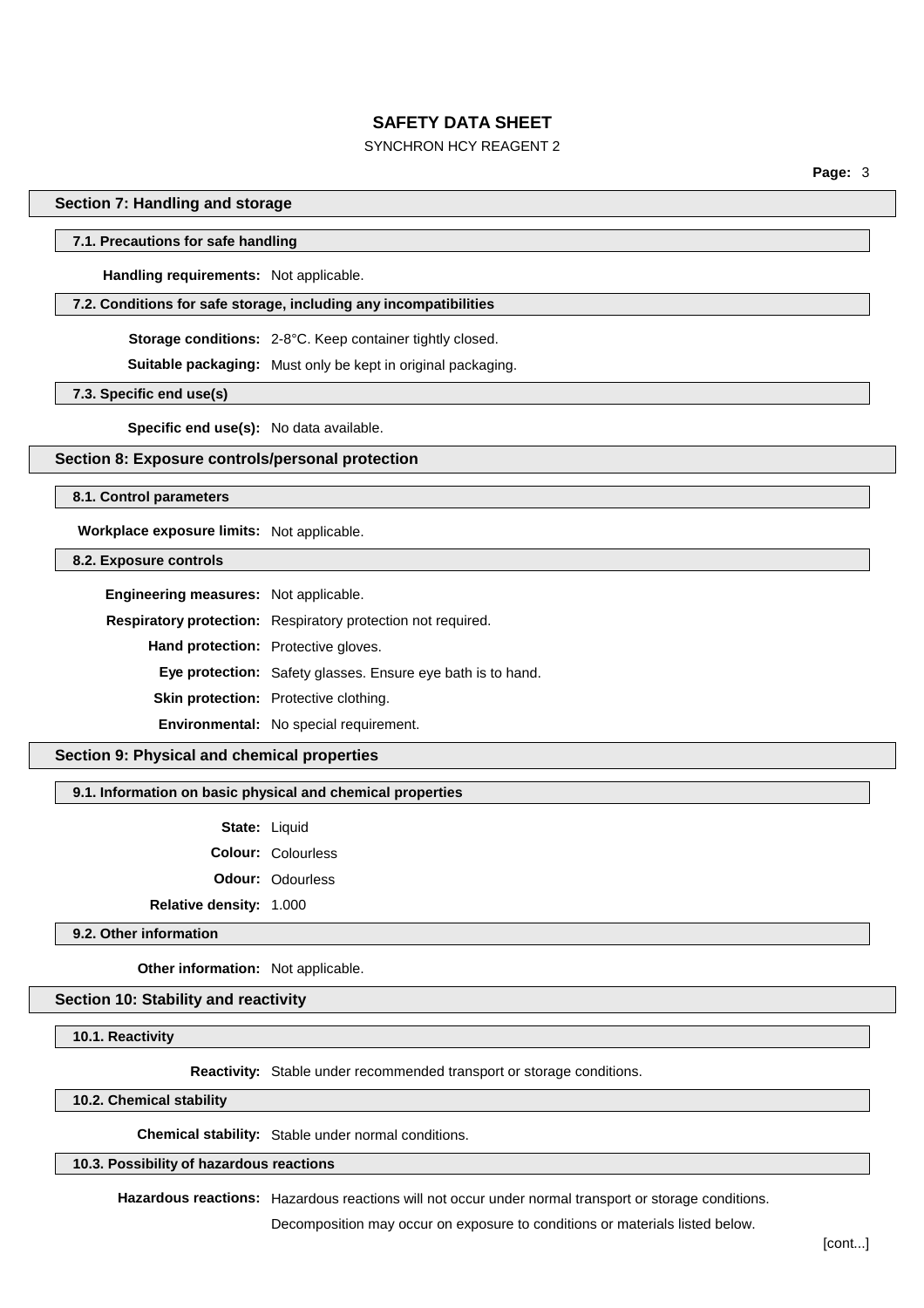## SYNCHRON HCY REAGENT 2

**Page:** 4

### **10.4. Conditions to avoid**

**Conditions to avoid:** Heat.

### **10.5. Incompatible materials**

**Materials to avoid:** Strong oxidising agents. Strong acids.

## **10.6. Hazardous decomposition products**

**Haz. decomp. products:** In combustion emits toxic fumes.

#### **Section 11: Toxicological information**

**11.1. Information on toxicological effects**

**Toxicity values:** Not applicable.

### **Symptoms / routes of exposure**

**Skin contact:** There may be mild irritation at the site of contact.

**Eye contact:** There may be irritation and redness.

**Ingestion:** There may be irritation of the throat.

**Inhalation:** No symptoms.

**Delayed / immediate effects:** No data available.

**Other information:** Not applicable.

## **Section 12: Ecological information**

**12.1. Toxicity**

**Ecotoxicity values:** Not applicable.

## **12.2. Persistence and degradability**

## **Persistence and degradability:** No data available.

**12.3. Bioaccumulative potential**

**Bioaccumulative potential:** No data available.

**12.4. Mobility in soil**

**Mobility:** Readily absorbed into soil.

# **12.5. Results of PBT and vPvB assessment**

**PBT identification:** This substance is not identified as a PBT substance.

**12.6. Other adverse effects**

**Other adverse effects:** No data available.

#### **Section 13: Disposal considerations**

### **13.1. Waste treatment methods**

**Disposal operations:** Transfer to a suitable container and arrange for collection by specialised disposal

company.